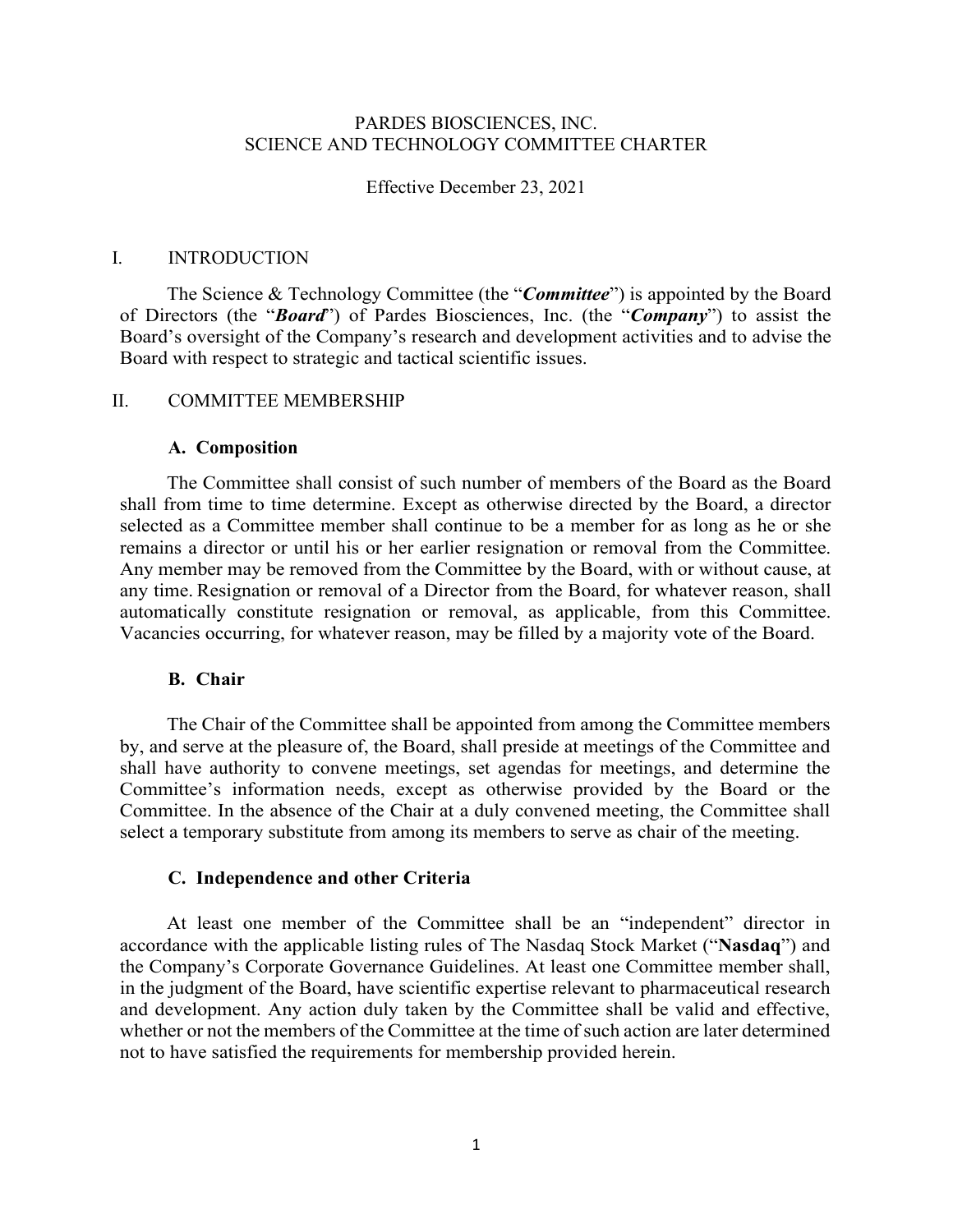### III. AUTHORITY

In discharging its role, the Committee is empowered to inquire into any matter it considers appropriate to carry out its responsibilities, with access to all books, records, facilities and personnel of the Company, and, subject to the direction of the Board, the Committee is authorized and delegated the authority to act on behalf of the Board with respect to any matter necessary or appropriate to the accomplishment of its purposes.

In the furtherance of the Committee's purpose and area of responsibility, the Committee shall have the sole discretion to retain or obtain advice from, oversee and terminate any consultant, legal counsel or other adviser to the Committee and be directly responsible for the appointment, compensation and oversight of any work of such adviser retained by the Committee, and the Company will provide appropriate funding (as determined by the Committee) for the payment of reasonable compensation to any such adviser.

# IV. COMMITTEE MEETINGS

The Committee shall meet as often as necessary to carry out its responsibilities.

The Committee shall establish its own schedule of meetings. The Committee may also act by unanimous written consent of its members. Notice of meetings shall be given to all Committee members or may be waived, in the same manner as required for meetings of the Board.

Meetings of the Committee may be held by means of conference telephone or other communications equipment by means of which all persons participating in the meeting can hear and speak with each other. A majority of the members of the Committee shall constitute a quorum for a meeting and the affirmative vote of a majority of members present at a meeting at which a quorum is present shall constitute the action of the Committee. The Committee shall otherwise establish its own rules of procedure.

# V. DELEGATION

The Committee, by resolution approved by a majority of the Committee, may form and delegate any of its responsibilities to a subcommittee so long as such subcommittee is solely comprised of one or more members of the Committee and such delegation is not otherwise inconsistent with law and applicable rules and regulations of the U.S. Securities and Exchange Commission and Nasdaq.

### VI. KEY RESPONSIBILITIES

The following responsibilities are set forth as a guide for fulfilling the Committee's purposes in such manner as the Committee determines is appropriate:

(a) review the overall scientific and research and development strategy of the